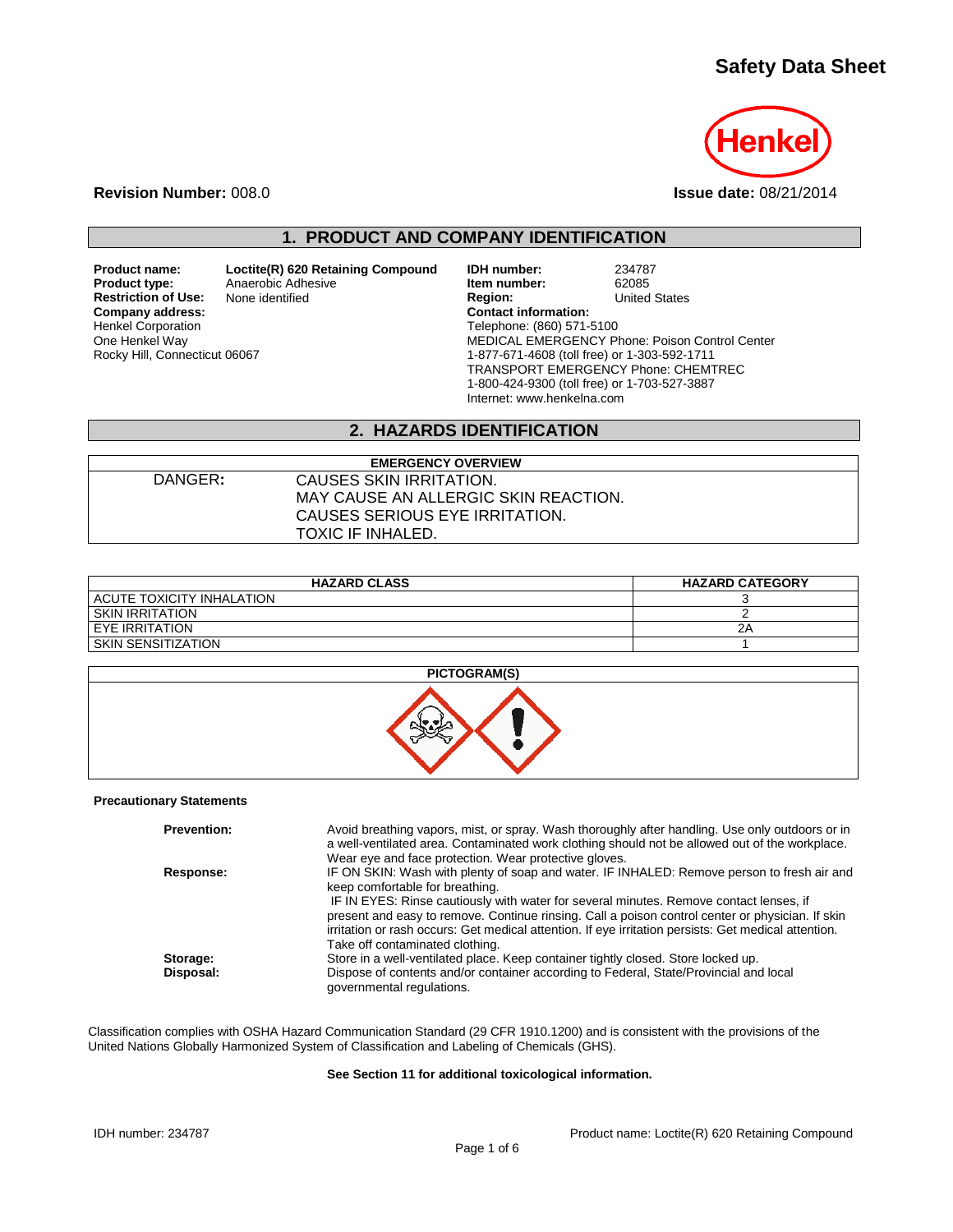# **3. COMPOSITION / INFORMATION ON INGREDIENTS**

| <b>Hazardous Component(s)</b>          | <b>CAS Number</b> | Percentage* |  |
|----------------------------------------|-------------------|-------------|--|
| Dimethacrylate ester                   | Proprietary       | $60 - 100$  |  |
| Resin                                  | Proprietary       | $10 - 30$   |  |
| Hydroxyalkyl methacrylate              | 27813-02-1        | $1 - 5$     |  |
| Cumene hydroperoxide                   | $80 - 15 - 9$     | $1 - 5$     |  |
| Silica, amorphous, fumed, crystal-free | 112945-52-5       | $1 - 5$     |  |
| Polyglycol dimethacrylate              | Proprietary       | $0.1 - 1$   |  |
| Cumene                                 | $98 - 82 - 8$     | $0.1 - 1$   |  |
| 1-Acetyl-2-phenylhydrazine             | 114-83-0          | $0.1 - 1$   |  |

\* Exact percentage is a trade secret. Concentration range is provided to assist users in providing appropriate protections.

| <b>4. FIRST AID MEASURES</b>       |                                                                                                                                                                             |  |
|------------------------------------|-----------------------------------------------------------------------------------------------------------------------------------------------------------------------------|--|
| Inhalation:                        | Move to fresh air. If not breathing, give artificial respiration. If breathing is<br>difficult, give oxygen. Get medical attention.                                         |  |
| Skin contact:                      | Immediately flush skin with plenty of water (using soap, if available). Remove<br>contaminated clothing and footwear. Wash clothing before reuse. Get medical<br>attention. |  |
| Eye contact:                       | Rinse immediately with plenty of water, also under the eyelids, for at least 15<br>minutes. Get medical attention.                                                          |  |
| Ingestion:                         | DO NOT induce vomiting unless directed to do so by medical personnel.<br>Never give anything by mouth to an unconscious person. Get medical<br>attention.                   |  |
| Symptoms:                          | See Section 11.                                                                                                                                                             |  |
|                                    | <b>5. FIRE FIGHTING MEASURES</b>                                                                                                                                            |  |
| <b>Extinguishing media:</b>        | Water spray (fog), foam, dry chemical or carbon dioxide.                                                                                                                    |  |
|                                    |                                                                                                                                                                             |  |
| Special firefighting procedures:   | Wear self-contained breathing apparatus and full protective clothing, such as<br>turn-out gear. In case of fire, keep containers cool with water spray.                     |  |
| Unusual fire or explosion hazards: | Uncontrolled polymerization may occur at high temperatures resulting in<br>explosions or rupture of storage containers.                                                     |  |

# **6. ACCIDENTAL RELEASE MEASURES**

**Use personal protection recommended in Section 8, isolate the hazard area and deny entry to unnecessary and unprotected personnel.**

| <b>Environmental precautions:</b> | Do not allow product to enter sewer or waterways.                                                                                                                                                                                                                                                                                                                                                                                                                            |
|-----------------------------------|------------------------------------------------------------------------------------------------------------------------------------------------------------------------------------------------------------------------------------------------------------------------------------------------------------------------------------------------------------------------------------------------------------------------------------------------------------------------------|
| Clean-up methods:                 | Remove all sources of ignition. Evacuate and ventilate spill area; dike spill to<br>prevent entry into water system; wear full protective equipment during clean-<br>up. Soak up with inert absorbent material (e.g. sand, silica gel, acid binder,<br>universal binder, sawdust). Scrape up as much material as possible. Store in a<br>partly filled, closed container until disposal. Refer to Section 8 "Exposure"<br>Controls / Personal Protection" prior to clean up. |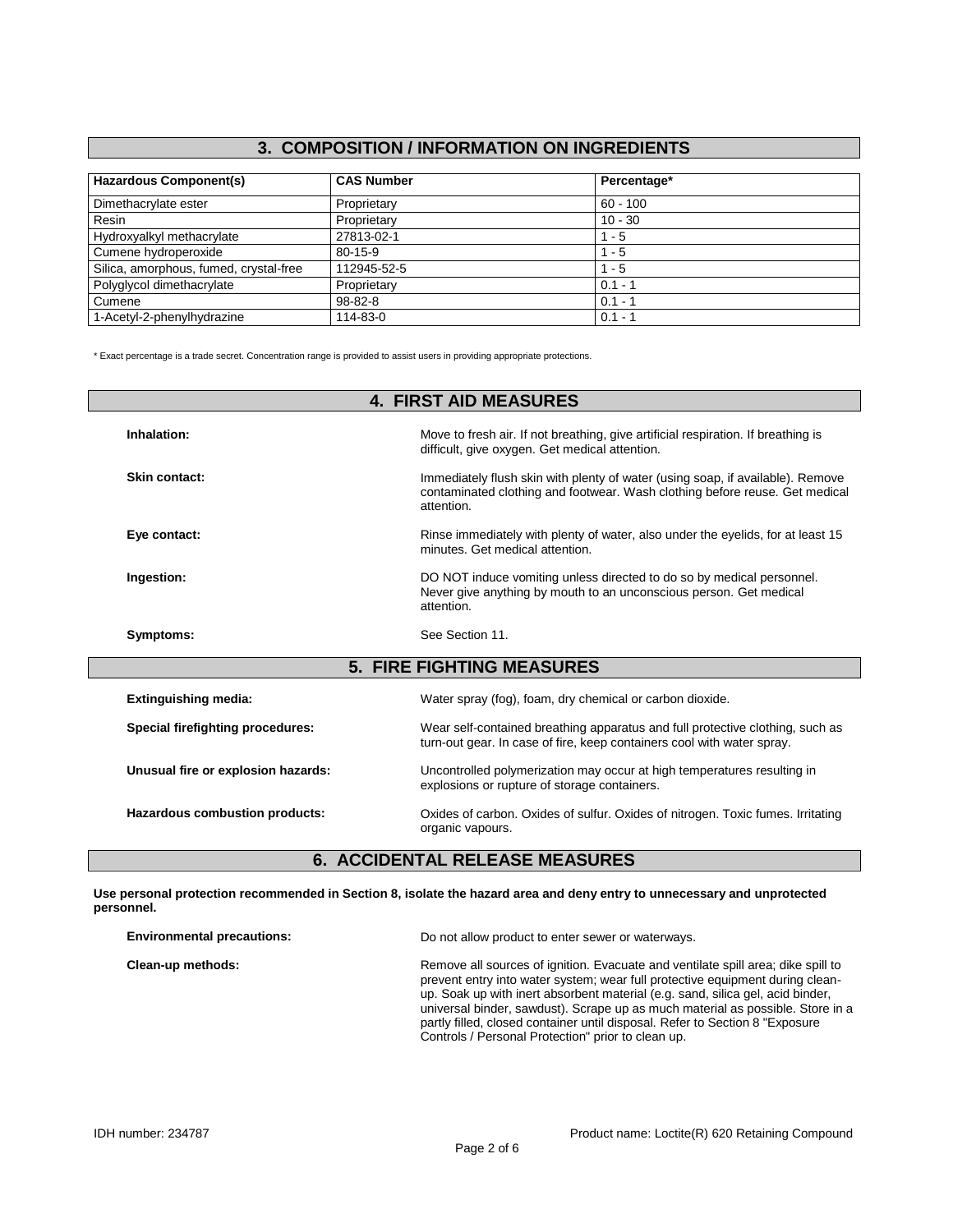# **7. HANDLING AND STORAGE**

**Handling:** Use only with adequate ventilation. Prevent contact with eyes, skin and clothing. Do not breathe vapor and mist. Wash thoroughly after handling. Keep container closed. Refer to Section 8.

**Storage:** For safe storage, store at or below 38 °C (100.4 °F) Keep in a cool, well ventilated area away from heat, sparks and open flame. Keep container tightly closed until ready for use.

**For information on product shelf life contact Henkel Customer Service at (800) 243-4874.**

### **8. EXPOSURE CONTROLS / PERSONAL PROTECTION**

**Employers should complete an assessment of all workplaces to determine the need for, and selection of, proper exposure controls and protective equipment for each task performed.**

| <b>Hazardous Component(s)</b>          | <b>ACGIH TLV</b>                                                       | <b>OSHA PEL</b>                            | <b>AIHA WEEL</b>                           | <b>OTHER</b>            |
|----------------------------------------|------------------------------------------------------------------------|--------------------------------------------|--------------------------------------------|-------------------------|
| Dimethacrylate ester                   | None                                                                   | None                                       | None                                       | None                    |
| Resin                                  | None                                                                   | None                                       | None                                       | None                    |
| Hydroxyalkyl methacrylate              | None                                                                   | None                                       | None                                       | 1 ppm TWA<br>3 ppm STEL |
| Cumene hydroperoxide                   | None                                                                   | None                                       | 1 ppm $(6 \text{ mg/m3})$<br>TWA<br>(SKIN) | None                    |
| Silica, amorphous, fumed, crystal-free | 10 mg/m3 TWA<br>Inhalable dust.<br>3 mg/m3 TWA<br>Respirable fraction. | 20 MPPCF TWA<br>$0.8$ mg/m $3$ TWA         | None                                       | None                    |
| Polyglycol dimethacrylate              | None                                                                   | None                                       | None                                       | None                    |
| Cumene                                 | 50 ppm TWA                                                             | 50 ppm (245 mg/m3)<br><b>PEL</b><br>(SKIN) | None                                       | None                    |
| 1-Acetyl-2-phenylhydrazine             | None                                                                   | None                                       | None                                       | None                    |

**Engineering controls:** Provide adequate local exhaust ventilation to maintain worker exposure below exposure limits.

**Respiratory protection:** Use NIOSH approved respirator if there is potential to exceed exposure limit(s).

**Eye/face protection:** Safety goggles or safety glasses with side shields. Full face protection should be used if the potential for splashing or spraying of product exists. Safety showers and eye wash stations should be available.

**Skin protection:** The Use chemical resistant, impermeable clothing including gloves and either an apron or body suit to prevent skin contact. Neoprene gloves.

#### **9. PHYSICAL AND CHEMICAL PROPERTIES**

**Physical state:** Liquid **Color:** Green Green Color: Green Green Green Green Green Green Green Green Green Green Green Green Green Green Green Green Green Green Green Green Green Green Green Green Green Green Green Green Green Green Green Green Gr **Odor:** Mild **Odor threshold:** Not available.<br> **pH:** Not applicable **pH:**<br> **Vapor pressure:**<br>
Vapor pressure:<br>  $\frac{1}{2}$  Magnetic Magnetic Magnetic Magnetic Magnetic Magnetic Magnetic Magnetic Magnetic Magnetic Magnetic Magnetic Magnetic Magnetic Magnetic Magnetic Magnetic Magnetic Magneti **Boiling point/range: Melting point/ range:** Not available. **Specific gravity:**  $\begin{array}{ccc} 1.1 & 1.1 \\ \hline \end{array}$  **Not available. Vapor density:**<br>Flash point: **Flammable/Explosive limits - lower:** Not available.<br> **Flammable/Explosive limits - upper:** Not available. **Flammable/Explosive limits - upper:** Not available.<br> **Autoignition temperature:** Not available. **Autoignition temperature:** 

< 5 mm hg (27 °C (80.6 °F))<br>> 149 °C (> 300.2 °F) **Flash point:** > 93.3 °C (> 199.94 °F) Tagliabue closed cup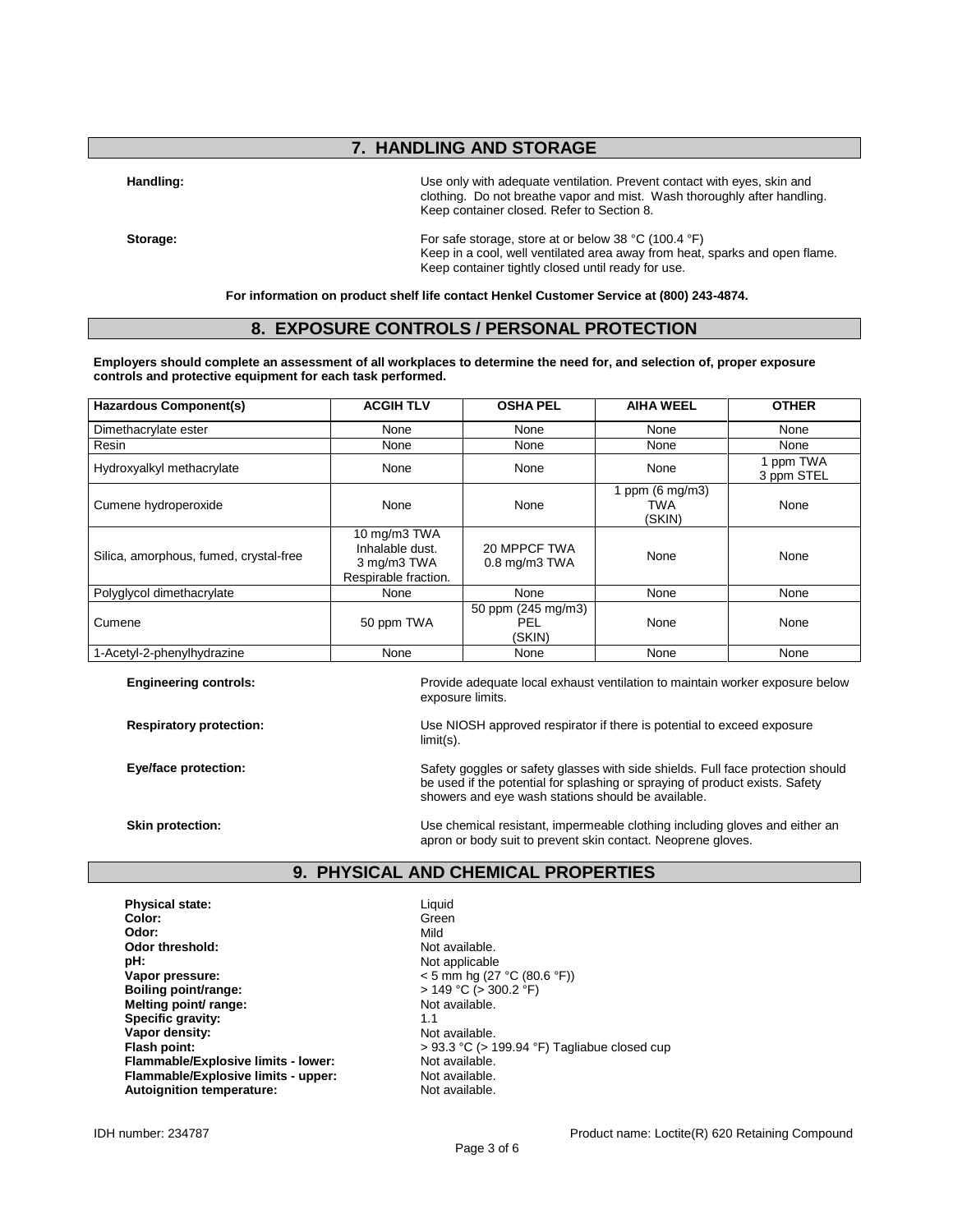**Evaporation rate:** Not available.<br> **Solubility in water:** Not available.<br>
Slight **Solubility in water:** Solubility in water:<br> **Slight** Slight<br> **Partition coefficient (n-octanol/water):** Not available. Partition coefficient (n-octanol/water):<br>VOC content: **VOC content:** (as content: 0.19%; 2.24 g/l<br>Viscosity: 0.19%; 2.24 g/l<br>Viscosity: Not available. **Decomposition temperature:** 

Not available.<br>Not available.

# **10. STABILITY AND REACTIVITY**

| Stability:                           | Stable under normal conditions of storage and use.                                                                              |
|--------------------------------------|---------------------------------------------------------------------------------------------------------------------------------|
| Hazardous reactions:                 | None under normal processing. Polymerization may occur at elevated temperature or in the<br>presence of incompatible materials. |
| Hazardous decomposition<br>products: | Oxides of carbon. Oxides of sulfur. Oxides of nitrogen. Toxic fumes. Irritating organic vapours.                                |
| Incompatible materials:              | Strong oxidizing agents.                                                                                                        |
| <b>Reactivity:</b>                   | Not available.                                                                                                                  |
| Conditions to avoid:                 | Elevated temperatures. Heat, flames, sparks and other sources of ignition. Store away from<br>incompatible materials.           |

## **11. TOXICOLOGICAL INFORMATION**

**Relevant routes of exposure:** Skin, Inhalation, Eyes, Ingestion

#### **Potential Health Effects/Symptoms**

| Inhalation:          | Toxic by inhalation.                                      |
|----------------------|-----------------------------------------------------------|
| <b>Skin contact:</b> | Causes skin irritation. May cause allergic skin reaction. |
| Eve contact:         | Causes serious eye irritation.                            |
| Ingestion:           | May cause gastrointestinal tract irritation if swallowed. |

| <b>Hazardous Component(s)</b>          | <b>LD50s and LC50s</b>                                                                                       | <b>Immediate and Delayed Health Effects</b>                           |
|----------------------------------------|--------------------------------------------------------------------------------------------------------------|-----------------------------------------------------------------------|
| Dimethacrylate ester                   | None                                                                                                         | Irritant, Allergen                                                    |
| Resin                                  | None                                                                                                         | No Target Organs                                                      |
| Hydroxyalkyl methacrylate              | None                                                                                                         | Irritant, Allergen                                                    |
| Cumene hydroperoxide                   | None                                                                                                         | Allergen, Central nervous system, Corrosive,<br>Irritant, Mutagen     |
| Silica, amorphous, fumed, crystal-free | None                                                                                                         | Nuisance dust                                                         |
| Polyglycol dimethacrylate              | None                                                                                                         | Allergen, Irritant                                                    |
| Cumene                                 | Oral LD50 (RAT) = $2.91$ g/kg<br>Oral LD50 (RAT) = $1,400$ mg/kg<br>Inhalation LC50 (RAT, $4 h$ ) = 8000 ppm | Central nervous system, Irritant, Lung                                |
| 1-Acetyl-2-phenylhydrazine             | None                                                                                                         | Allergen, Blood, Kidney, Mutagen, Some<br>evidence of carcinogenicity |

| <b>Hazardous Component(s)</b>          | <b>NTP Carcinogen</b> | <b>IARC Carcinogen</b> | <b>OSHA Carcinogen</b><br>(Specifically Regulated) |
|----------------------------------------|-----------------------|------------------------|----------------------------------------------------|
| Dimethacrylate ester                   | No                    | No                     | No                                                 |
| Resin                                  | No                    | No                     | No                                                 |
| Hydroxyalkyl methacrylate              | No                    | No                     | No                                                 |
| Cumene hydroperoxide                   | No                    | No                     | No                                                 |
| Silica, amorphous, fumed, crystal-free | No                    | No                     | No                                                 |
| Polyglycol dimethacrylate              | No                    | No                     | No                                                 |
| Cumene                                 | No                    | Group 2B               | No                                                 |
| 1-Acetyl-2-phenylhydrazine             | No                    | No                     | No                                                 |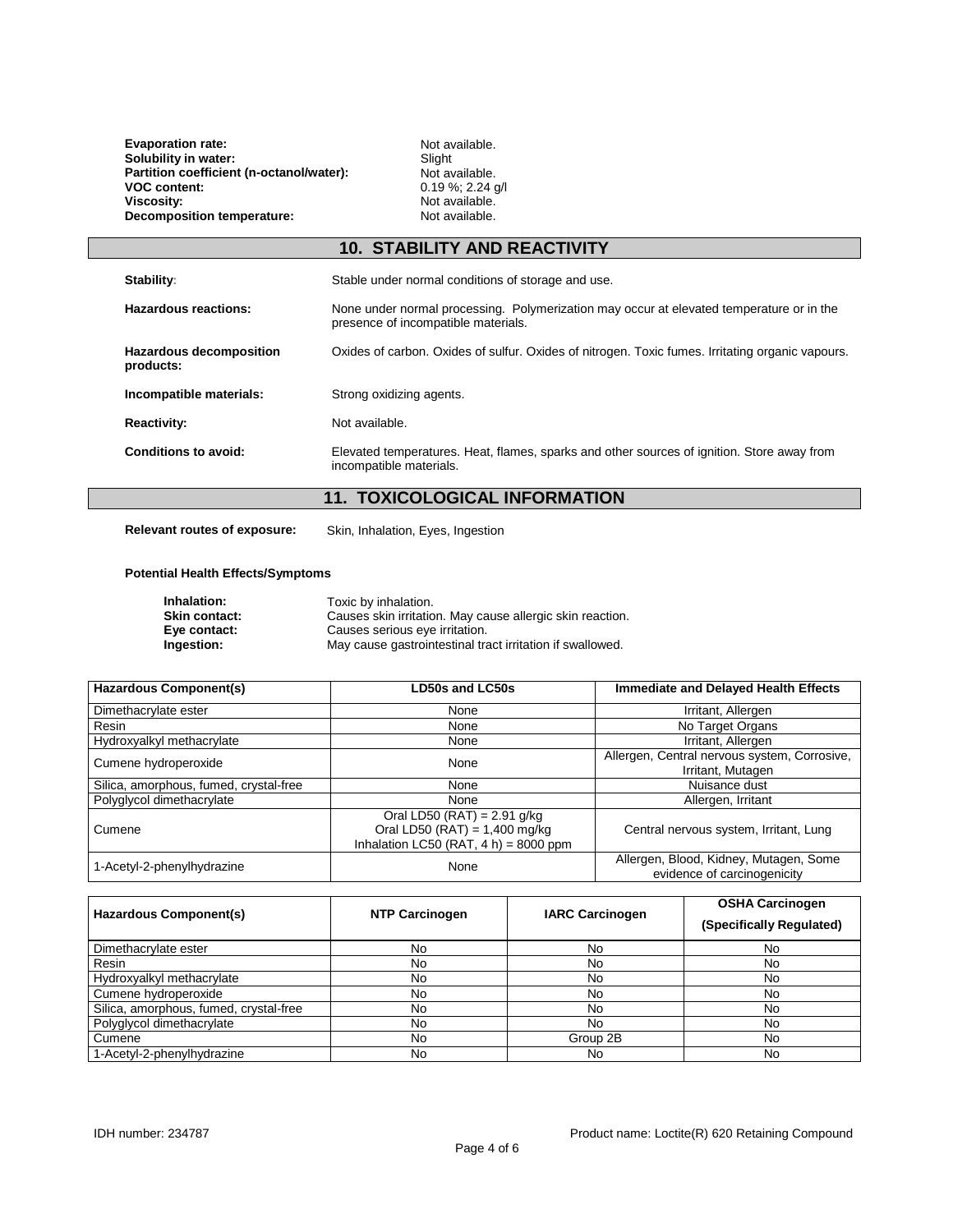|  |  | <b>12. ECOLOGICAL INFORMATION</b> |
|--|--|-----------------------------------|
|--|--|-----------------------------------|

**Ecological information:** Not available.

## **13. DISPOSAL CONSIDERATIONS**

**Information provided is for unused product only. Recommended method of disposal:** Follow all local, state, federal and provincial regulations for disposal. **Hazardous waste number:** Not a RCRA hazardous waste.

### **14. TRANSPORT INFORMATION**

**The transport information provided in this section only applies to the material/formulation itself, and is not specific to any package/configuration.**

| U.S. Department of Transportation Ground (49 CFR) |                                                          |
|---------------------------------------------------|----------------------------------------------------------|
| Proper shipping name:                             | RQ, Environmentally hazardous substances, liquid, n.o.s. |
| Hazard class or division:                         | 9                                                        |
| Identification number:                            | <b>UN 3082</b>                                           |
| Packing group:                                    | Ш                                                        |
| <b>DOT Hazardous Substance(s):</b>                | alpha, alpha-Dimethylbenzylhydroperoxide                 |
| International Air Transportation (ICAO/IATA)      |                                                          |
| Proper shipping name:                             | Environmentally hazardous substance, liquid, n.o.s.      |
| Hazard class or division:                         | 9                                                        |
| Identification number:                            | <b>UN 3082</b>                                           |
| Packing group:                                    | Ш                                                        |
| <b>Water Transportation (IMO/IMDG)</b>            |                                                          |
| Proper shipping name:                             | ENVIRONMENTALLY HAZARDOUS SUBSTANCE, LIQUID, N.O.S.      |
| Hazard class or division:                         | 9                                                        |
| Identification number:                            | <b>UN 3082</b>                                           |
| Packing group:                                    | Ш                                                        |

# **15. REGULATORY INFORMATION**

**United States Regulatory Information**

| <b>TSCA 8 (b) Inventory Status:</b>                                                                           | All components are listed or are exempt from listing on the Toxic Substances Control Act<br>Inventory.                                                                                                                                                                                                     |
|---------------------------------------------------------------------------------------------------------------|------------------------------------------------------------------------------------------------------------------------------------------------------------------------------------------------------------------------------------------------------------------------------------------------------------|
| <b>TSCA 12 (b) Export Notification:</b>                                                                       | None above reporting de minimis                                                                                                                                                                                                                                                                            |
| <b>CERCLA/SARA Section 302 EHS:</b><br><b>CERCLA/SARA Section 311/312:</b><br><b>CERCLA/SARA Section 313:</b> | None above reporting de minimis<br>Immediate Health, Delayed Health<br>This product contains the following toxic chemicals subject to the reporting requirements of<br>section 313 of the Emergency Planning and Community Right-To-Know Act of 1986 (40<br>CFR 372). Cumene hydroperoxide (CAS# 80-15-9). |
| <b>CERCLA Reportable quantity:</b>                                                                            | Cumene hydroperoxide (CAS# 80-15-9) 10 lbs. (4.54 kg)                                                                                                                                                                                                                                                      |
| <b>California Proposition 65:</b>                                                                             | This product contains a chemical known in the State of California to cause cancer. This<br>product contains a chemical known to the State of California to cause birth defects or other<br>reproductive harm.                                                                                              |
| <b>Canada Regulatory Information</b>                                                                          |                                                                                                                                                                                                                                                                                                            |
| <b>CEPA DSL/NDSL Status:</b>                                                                                  | All components are listed on or are exempt from listing on the Canadian Domestic<br>Substances List.                                                                                                                                                                                                       |